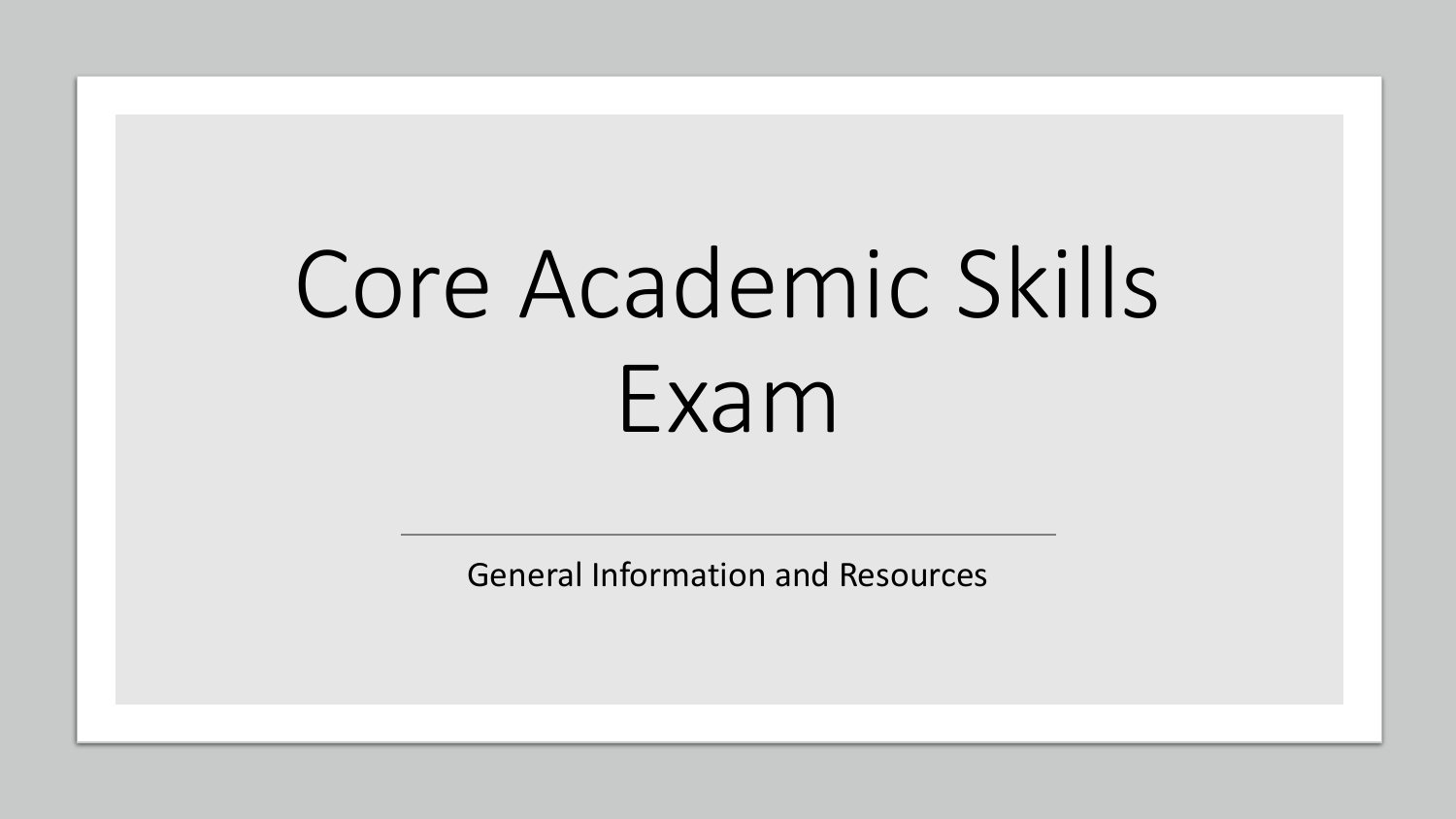### NJ Entrance Criteria for Education Majors

Education majors in NJ can enter the major with the following required passing scores on *one or a combination (mix/match)* of standardized tests below:



If you begin with the Combined Core Test (#5752), you will take all three parts on the same day. If you need to retake one or two parts, you may register for them individually.

If you have not attained one of these test score combinations before you start at SHU, you can still take education courses while completing requirements by May 1<sup>st</sup> of your first year.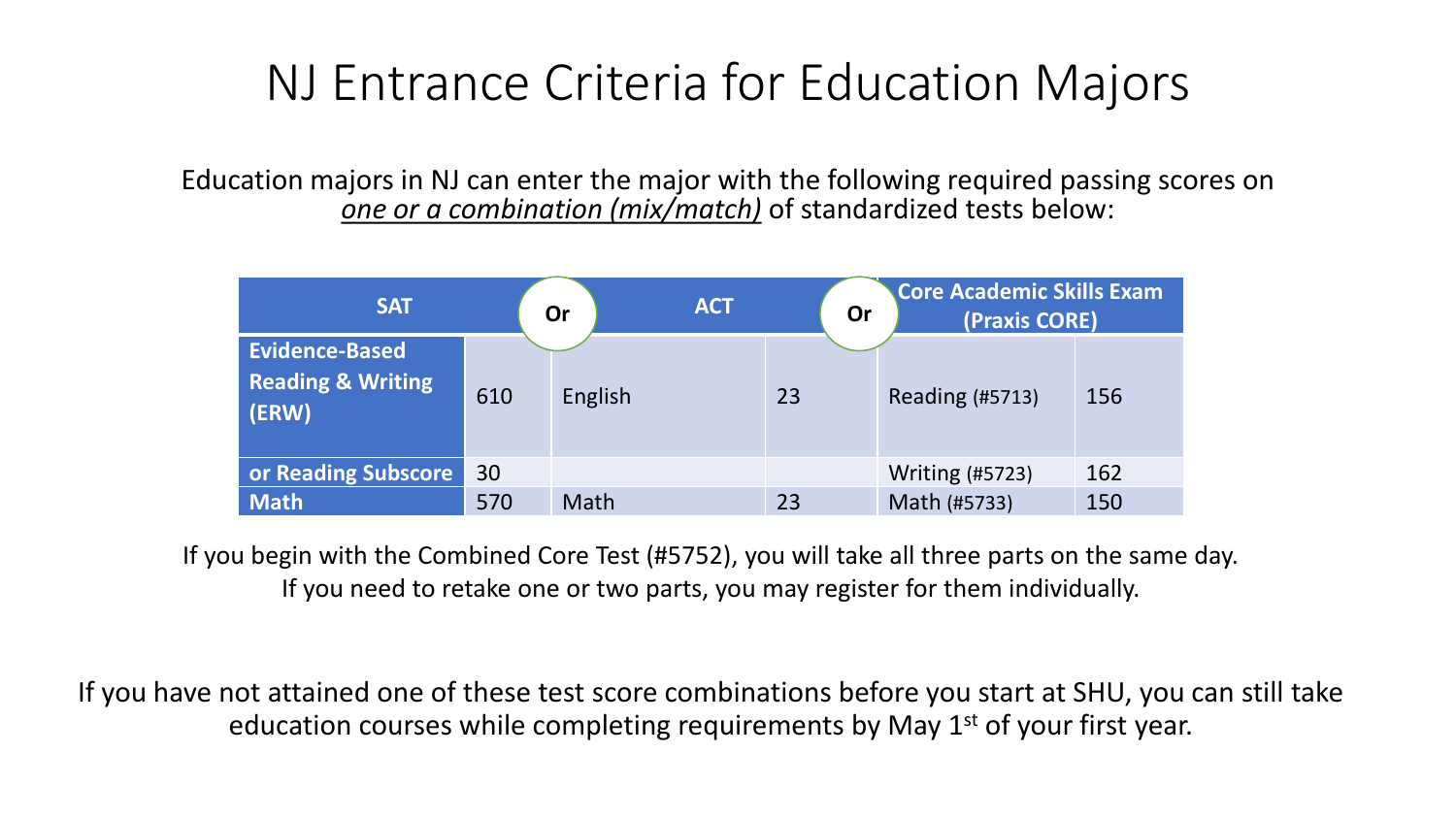## Signing Up for the Core Exam

### <https://www.ets.org/praxis/about/core/>

- If you do not have an existing ETS account, you will need to create an one.
- Follow the link above to learn more about the Core Academic Skills Exam, links to its availability, & study resources.



For Test Takers For In

ETS Home  $>$  Praxis  $>$  About the Tests  $>$  Praxis Core Overview

#### *Praxis* ® Core Academic Skills for Educators **Tests Overview**

#### **About the Tests**

**Test Content and Structure** 

Praxis Subject Assessments

Praxis Content Knowledge for

**Teaching Test Overview** 

#### Tests? > Praxis Core Overview

### What Are the *Praxis* Core Academic Skills for Educators

*Praxis* ® Core Academic Skills for Educators (Core) tests measure academic skills in reading, writing and mathematics deemed by teacher educators to be essential for all candidates preparing to be teachers, no matter what content area or grade-level they aspire to teach. These tests were designed to provide comprehensive assessments that measure the skills and content knowledge of candidates entering teacher preparation programs.

Fees  $\blacktriangledown$ 

Overview ▼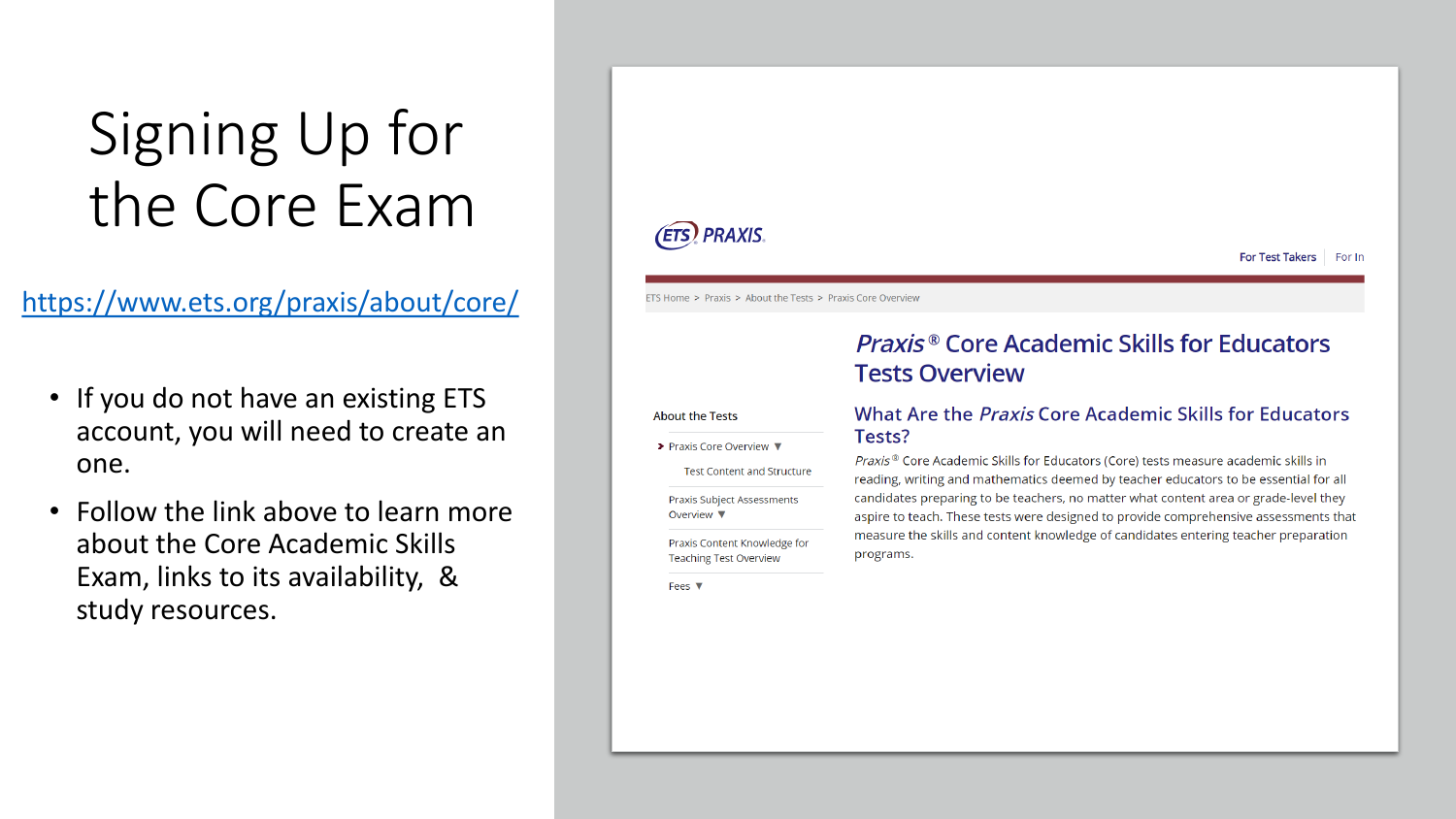## Preparing for the Core





- [Khan Academy Prep \(Free\)](https://www.ets.org/praxis/prepare/khan)
- [ETS Test Prep Materials](https://www.ets.org/praxis/prepare/materials)
- [Test Strategies and Tips](https://www.ets.org/praxis/prepare/tips)
- [Create a Study Plan](chttps://www.ets.org/praxis/prepare/study)
- [Test Prep Webinars](https://www.ets.org/praxis/prepare/webinars)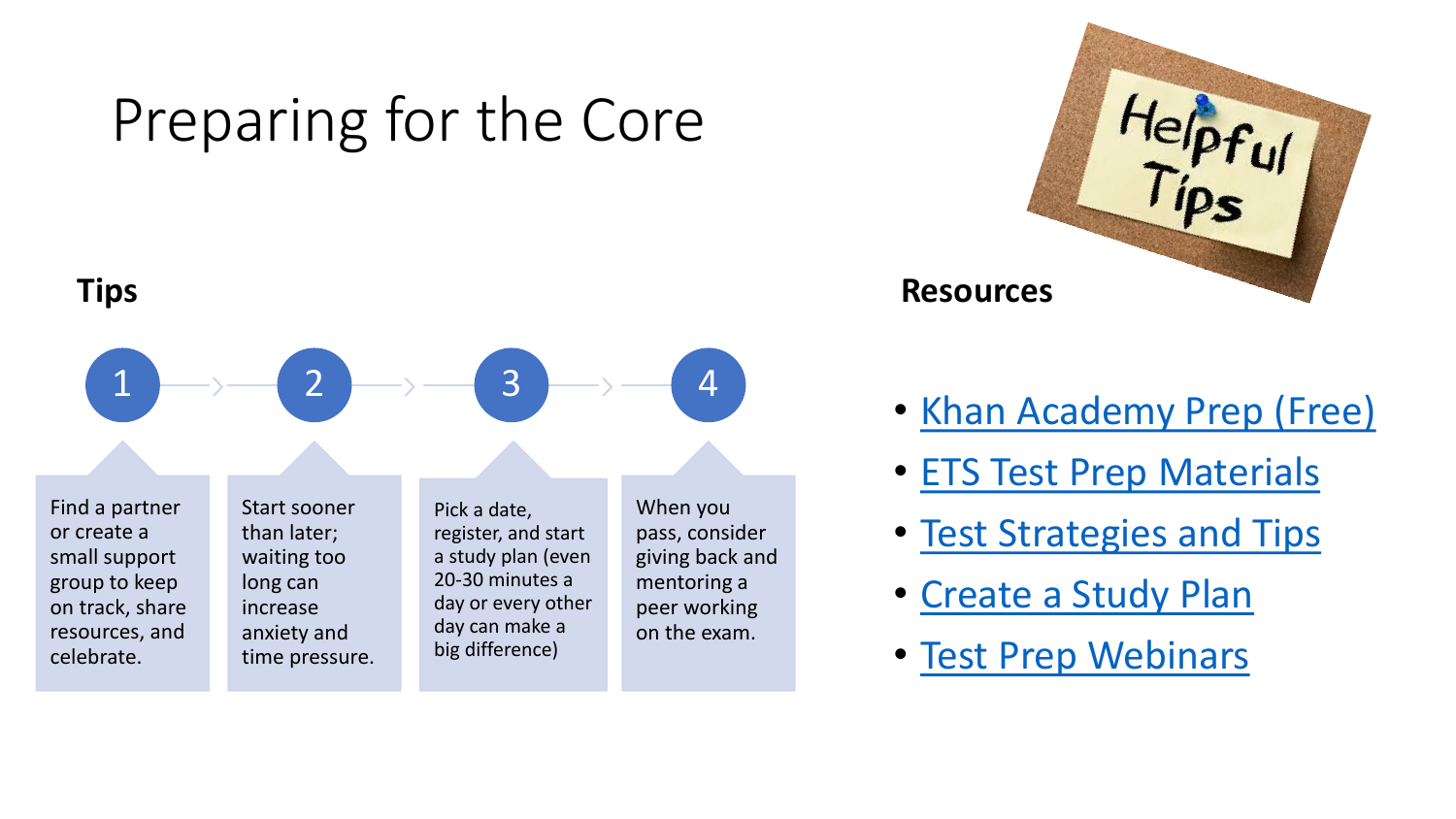### Reminders & Due Dates

- If you need to retake a section of the Core, you must wait 35 days between takes. Give yourself enough time to take/possibly retake a section before the due date.
- **Due Date**: In order to move into the full education major & sophomore education courses, the Core Exam must be passed no later than **May 1st** of your first year.
- You may retake the test multiple times; there is no limit.
- You just need to meet must meet the minimum score.
- YOU CAN DO THIS! Keep in touch with your pre-education advisor and study group.